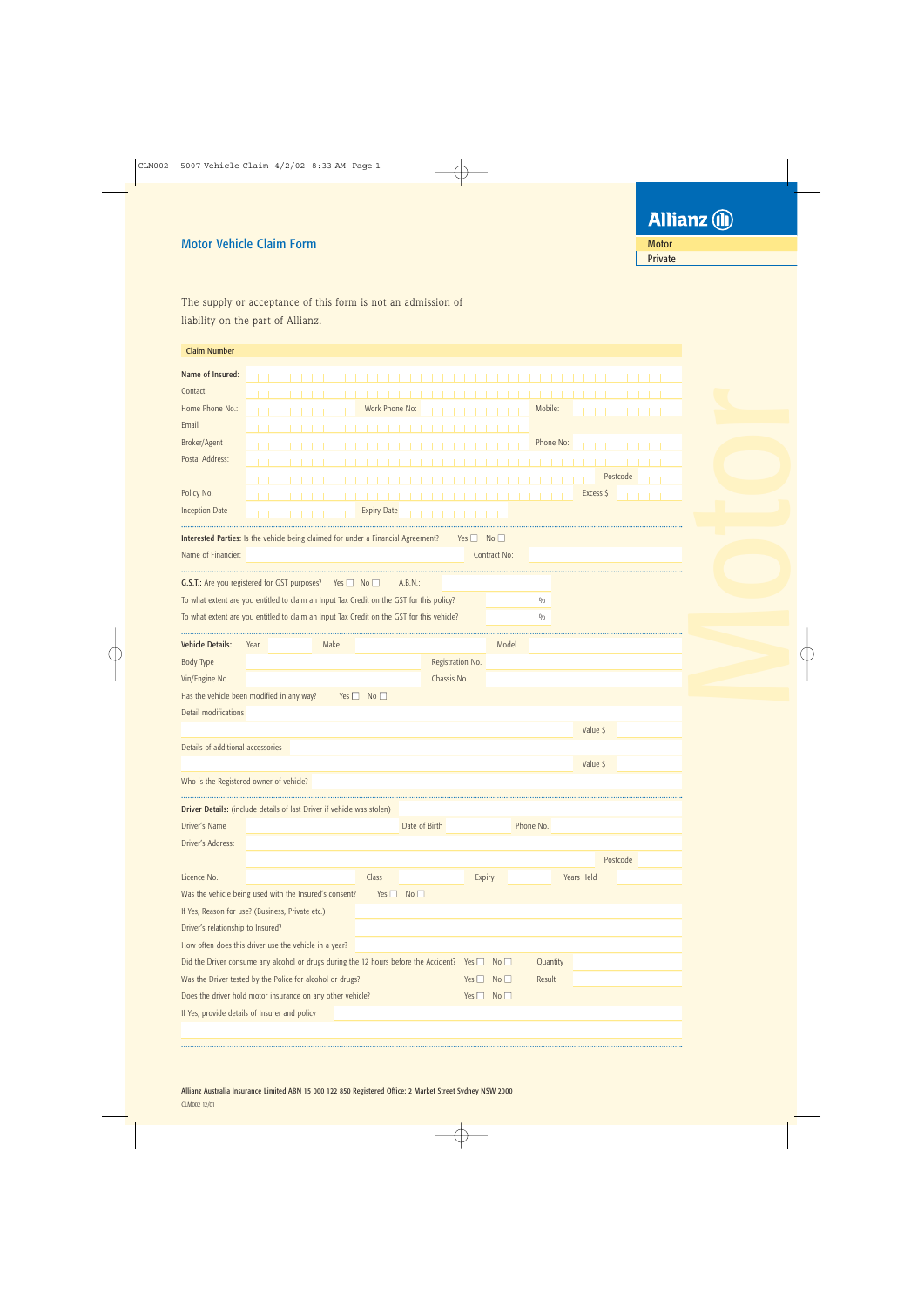| <b>Accident or Theft Details:</b>                                                                                     |                |                                                                                     |                      |                                       |             |              |                       |                 |                        |
|-----------------------------------------------------------------------------------------------------------------------|----------------|-------------------------------------------------------------------------------------|----------------------|---------------------------------------|-------------|--------------|-----------------------|-----------------|------------------------|
| Date of occurrence                                                                                                    |                | Time of Loss                                                                        |                      |                                       | am/pm       |              |                       |                 |                        |
| Location:                                                                                                             |                |                                                                                     |                      |                                       |             |              |                       |                 |                        |
|                                                                                                                       |                |                                                                                     |                      |                                       |             |              |                       |                 | Postcode               |
| Accident: Describe events before, during and after the accident (include no. of lanes, speed, parked, reversing etc.) |                |                                                                                     |                      |                                       |             |              |                       |                 |                        |
| Theft: Describe events from time parked until discovered missing (include who made discovery and any action).         |                |                                                                                     |                      |                                       |             |              |                       |                 |                        |
|                                                                                                                       |                |                                                                                     |                      |                                       |             |              |                       |                 |                        |
|                                                                                                                       |                |                                                                                     |                      |                                       |             |              |                       |                 |                        |
|                                                                                                                       |                |                                                                                     |                      |                                       |             |              |                       |                 |                        |
|                                                                                                                       |                |                                                                                     |                      |                                       |             |              |                       |                 |                        |
|                                                                                                                       |                |                                                                                     |                      |                                       |             |              |                       |                 |                        |
|                                                                                                                       |                |                                                                                     |                      |                                       |             |              |                       |                 |                        |
|                                                                                                                       |                |                                                                                     |                      |                                       |             |              |                       |                 |                        |
| Please provide a sketch of the accident scene and show the vehicle(s) with the following identification:              |                |                                                                                     |                      |                                       |             |              |                       |                 |                        |
| Your Vehicle = $IV$                                                                                                   |                | Third Party Vehicle( $s$ ) = TP1, TP2, TP3 (show registration numbers on next line) |                      |                                       |             |              |                       |                 |                        |
| TP1 Reg. No:                                                                                                          |                | TP2 Reg. No:                                                                        |                      |                                       |             | TP3 Reg. No: |                       |                 |                        |
| <b>Checklist: Please show</b>                                                                                         | Street Names □ |                                                                                     |                      | Distances $\square$                   |             |              | Lines/Lane Markings □ |                 | Traffic Signal/Signs □ |
| Position/Direction of your Vehicle M                                                                                  |                |                                                                                     |                      | Position of other Vehicle/Property IP |             |              | Impact Point X        |                 | Position of Witness M  |
|                                                                                                                       |                |                                                                                     |                      |                                       |             | (freehand)   |                       |                 |                        |
|                                                                                                                       |                |                                                                                     |                      |                                       |             |              |                       |                 |                        |
|                                                                                                                       |                |                                                                                     |                      |                                       |             |              |                       |                 |                        |
|                                                                                                                       |                |                                                                                     |                      |                                       |             |              |                       |                 |                        |
|                                                                                                                       |                |                                                                                     |                      |                                       |             |              |                       |                 |                        |
|                                                                                                                       |                |                                                                                     |                      |                                       |             |              |                       |                 |                        |
|                                                                                                                       |                |                                                                                     |                      |                                       |             |              |                       |                 |                        |
|                                                                                                                       |                |                                                                                     |                      |                                       |             |              |                       |                 |                        |
|                                                                                                                       |                |                                                                                     |                      |                                       |             |              |                       |                 |                        |
| <b>Road Conditions</b>                                                                                                | Wet $\square$  | Sealed $\square$<br>Dry                                                             |                      | Unsealed $\square$                    |             | Day          | Dusk $\square$        | Night $\square$ | Dawn $\square$         |
|                                                                                                                       |                |                                                                                     |                      |                                       |             |              |                       |                 |                        |
| Describe what the vehicle was being used for at the time?                                                             |                |                                                                                     |                      |                                       |             |              |                       |                 |                        |
|                                                                                                                       |                |                                                                                     |                      |                                       |             |              |                       |                 |                        |
| Who do you believe was at fault and why?                                                                              |                |                                                                                     |                      |                                       |             |              |                       |                 |                        |
|                                                                                                                       |                |                                                                                     |                      |                                       |             |              |                       |                 |                        |
|                                                                                                                       |                |                                                                                     |                      |                                       |             |              |                       |                 |                        |
| Was there any admission of responsibility for the accident? Yes $\Box$ No $\Box$                                      |                |                                                                                     |                      |                                       |             |              |                       |                 |                        |
| If Yes, give details                                                                                                  |                |                                                                                     |                      |                                       |             |              |                       |                 |                        |
|                                                                                                                       |                |                                                                                     |                      |                                       |             |              |                       |                 |                        |
|                                                                                                                       |                |                                                                                     |                      |                                       |             |              |                       |                 |                        |
| Theft: State where vehicle was stolen from                                                                            |                |                                                                                     |                      |                                       |             |              |                       |                 |                        |
|                                                                                                                       |                |                                                                                     |                      |                                       |             |              |                       |                 |                        |
| Was the Vehicle locked?                                                                                               |                |                                                                                     | Yes $\Box$           | No <sub>1</sub>                       |             |              |                       |                 |                        |
| Were the keys duplicated?                                                                                             |                |                                                                                     | $Yes \Box No \Box$   |                                       |             |              |                       |                 |                        |
| Where were the keys at the time?                                                                                      |                |                                                                                     |                      |                                       |             |              |                       |                 |                        |
| Who has each set of keys?                                                                                             |                |                                                                                     |                      |                                       |             |              |                       |                 |                        |
| Was the Vehicle alarmed or fitted with an immobiliser?                                                                |                |                                                                                     | Yes $\Box$           | No                                    | State which |              |                       |                 |                        |
| If Yes, was alarm or immobiliser turned on?                                                                           |                |                                                                                     | $Yes \Box No \Box$   |                                       |             |              |                       |                 |                        |
| If not turned on, state reason                                                                                        |                |                                                                                     |                      |                                       |             |              |                       |                 |                        |
|                                                                                                                       |                |                                                                                     |                      |                                       |             |              |                       |                 |                        |
| Has the Vehicle been recovered?                                                                                       |                |                                                                                     | Yes $\Box$ No $\Box$ |                                       |             |              |                       |                 |                        |
| If Yes, by whom?                                                                                                      |                |                                                                                     |                      |                                       |             |              |                       |                 |                        |
| Where recovered? (If recovered, please complete Damage Section of Claim Form)                                         |                |                                                                                     |                      |                                       |             |              |                       |                 |                        |
|                                                                                                                       |                |                                                                                     |                      |                                       |             |              |                       |                 |                        |
|                                                                                                                       |                |                                                                                     |                      |                                       |             |              |                       |                 |                        |

Please Include Details of Last Person in Charge of Vehicle or Last Driver, in Driver's Section of Claim Form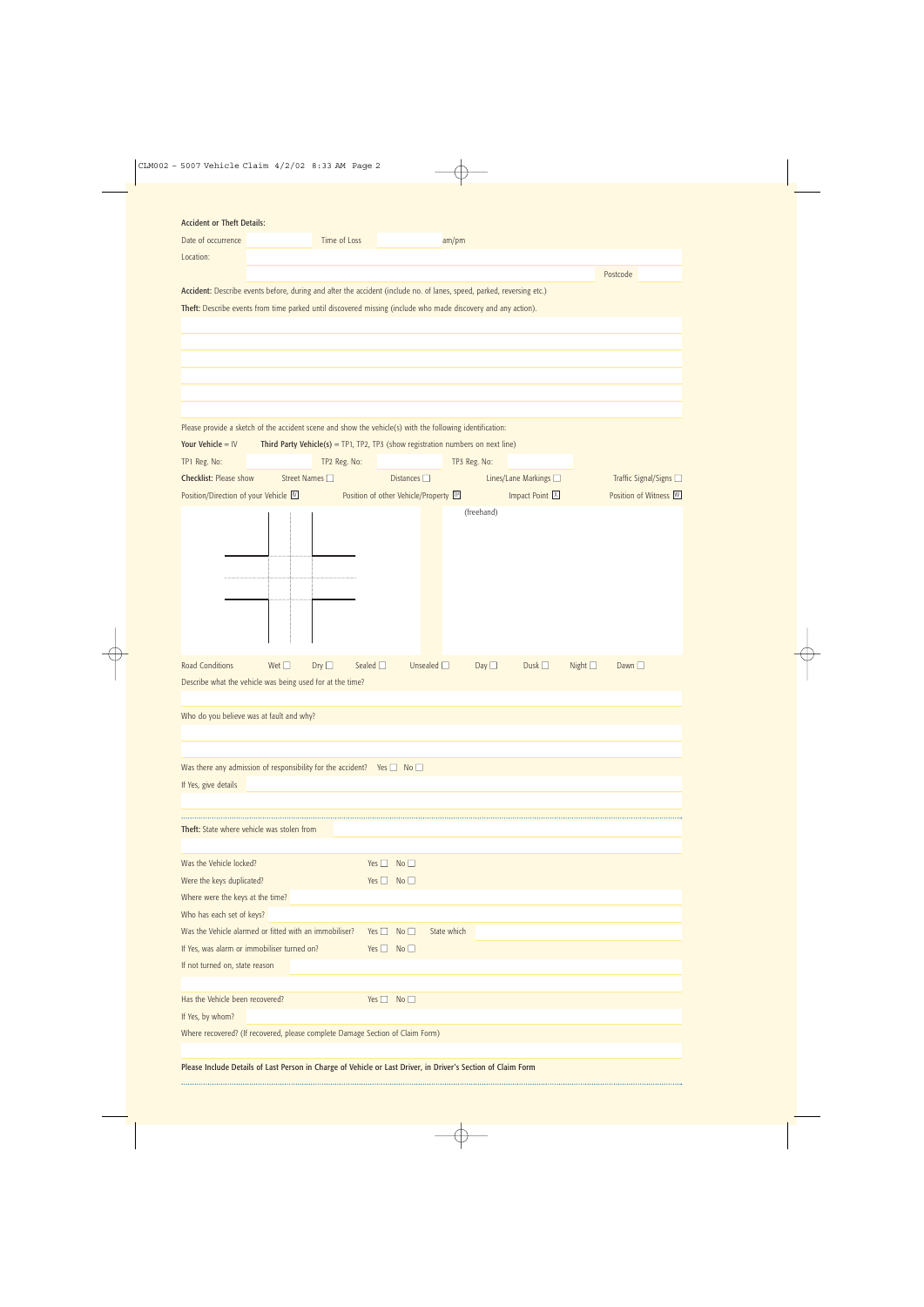| Damage: Please show damage on vehicle using diagram to assist. |  |  |  |  |
|----------------------------------------------------------------|--|--|--|--|
|----------------------------------------------------------------|--|--|--|--|

| <b>Damage:</b> Please show damage on venicle using diagram to assist.<br>Is the vehicle driveable?<br>If vehicle towed, state by whom<br>Where can your Vehicle be inspected?<br>Please attach any quotes that have been obtained. | O<br>ة           | ີອ<br>o          | R<br>Yes $\Box$ No $\Box$ | Interior $\square$ | Describe the damage: | Engine $\Box$        | Undercarriage   All Over |                                                       |  |
|------------------------------------------------------------------------------------------------------------------------------------------------------------------------------------------------------------------------------------|------------------|------------------|---------------------------|--------------------|----------------------|----------------------|--------------------------|-------------------------------------------------------|--|
| Police: Please state below whether the Police were notified.                                                                                                                                                                       |                  |                  |                           |                    |                      |                      |                          |                                                       |  |
| No                                                                                                                                                                                                                                 | State Reason:    |                  |                           |                    |                      |                      |                          |                                                       |  |
| Yes $\square$                                                                                                                                                                                                                      | Name of Officer: |                  |                           |                    | Police Station:      |                      |                          |                                                       |  |
| Police Report No.                                                                                                                                                                                                                  |                  |                  |                           |                    | Date                 |                      |                          | Did the police attend the scene? Yes $\Box$ No $\Box$ |  |
| Were any charges laid or indications made of further action? Yes $\Box$ No $\Box$                                                                                                                                                  |                  |                  |                           |                    |                      |                      |                          |                                                       |  |
| Give details (who and what)                                                                                                                                                                                                        |                  |                  |                           |                    |                      |                      |                          |                                                       |  |
|                                                                                                                                                                                                                                    |                  |                  |                           |                    |                      |                      |                          |                                                       |  |
| Witnesses: Were there any witnesses to the event? (If yes, please complete the following)                                                                                                                                          |                  |                  |                           |                    |                      | Yes $\Box$ No $\Box$ |                          |                                                       |  |
| Name:                                                                                                                                                                                                                              |                  |                  |                           |                    |                      |                      | Telephone No.:           |                                                       |  |
| Address:                                                                                                                                                                                                                           |                  |                  |                           |                    |                      |                      |                          |                                                       |  |
|                                                                                                                                                                                                                                    |                  |                  |                           |                    |                      |                      |                          | Postcode                                              |  |
| Where was the Witness?                                                                                                                                                                                                             |                  |                  |                           |                    |                      |                      |                          |                                                       |  |
| <b>Second Witness</b>                                                                                                                                                                                                              |                  |                  |                           |                    |                      |                      |                          |                                                       |  |
| Name:                                                                                                                                                                                                                              |                  |                  |                           |                    |                      |                      | Telephone No.:           |                                                       |  |
| Address:                                                                                                                                                                                                                           |                  |                  |                           |                    |                      |                      |                          |                                                       |  |
|                                                                                                                                                                                                                                    |                  |                  |                           |                    |                      |                      |                          | Postcode                                              |  |
| Where was the Witness?                                                                                                                                                                                                             |                  |                  |                           |                    |                      |                      |                          |                                                       |  |
|                                                                                                                                                                                                                                    |                  |                  |                           |                    |                      |                      |                          |                                                       |  |
| Third Party Details: (Please complete the following if any other Vehicles were involved or other property damaged)                                                                                                                 |                  |                  |                           |                    |                      |                      |                          |                                                       |  |
| Vehicle                                                                                                                                                                                                                            |                  |                  |                           |                    |                      |                      |                          |                                                       |  |
| Year                                                                                                                                                                                                                               |                  | Make             |                           |                    |                      |                      | Model                    |                                                       |  |
| <b>Body Type</b>                                                                                                                                                                                                                   |                  | Registration No. |                           |                    |                      |                      | Colour                   |                                                       |  |
| Owner's Name<br>Address                                                                                                                                                                                                            |                  |                  |                           |                    |                      |                      |                          |                                                       |  |
|                                                                                                                                                                                                                                    |                  |                  |                           |                    |                      |                      |                          | Postcode                                              |  |
| Home Phone No.                                                                                                                                                                                                                     |                  | Work Phone No.   |                           |                    |                      |                      | Mobile No.               |                                                       |  |
| Driver's Name                                                                                                                                                                                                                      |                  |                  |                           |                    |                      |                      |                          |                                                       |  |
| Address                                                                                                                                                                                                                            |                  |                  |                           |                    |                      |                      |                          |                                                       |  |
|                                                                                                                                                                                                                                    |                  |                  |                           |                    |                      |                      |                          | Postcode                                              |  |
| Home Phone No.                                                                                                                                                                                                                     |                  | Work Phone No.   |                           |                    |                      |                      | Mobile No.               |                                                       |  |
| Describe the damage to other vehicle or property?                                                                                                                                                                                  |                  |                  |                           |                    |                      |                      |                          |                                                       |  |
|                                                                                                                                                                                                                                    |                  |                  |                           |                    |                      |                      |                          |                                                       |  |
|                                                                                                                                                                                                                                    |                  |                  |                           |                    |                      |                      |                          |                                                       |  |
| Name of Other Party's Insurance Company                                                                                                                                                                                            |                  |                  |                           |                    |                      |                      | Policy No.               |                                                       |  |
| If you have received any demands or notices from anyone? Please submit with Claim Form.                                                                                                                                            |                  |                  |                           |                    |                      |                      |                          |                                                       |  |
|                                                                                                                                                                                                                                    |                  |                  |                           |                    |                      |                      |                          |                                                       |  |